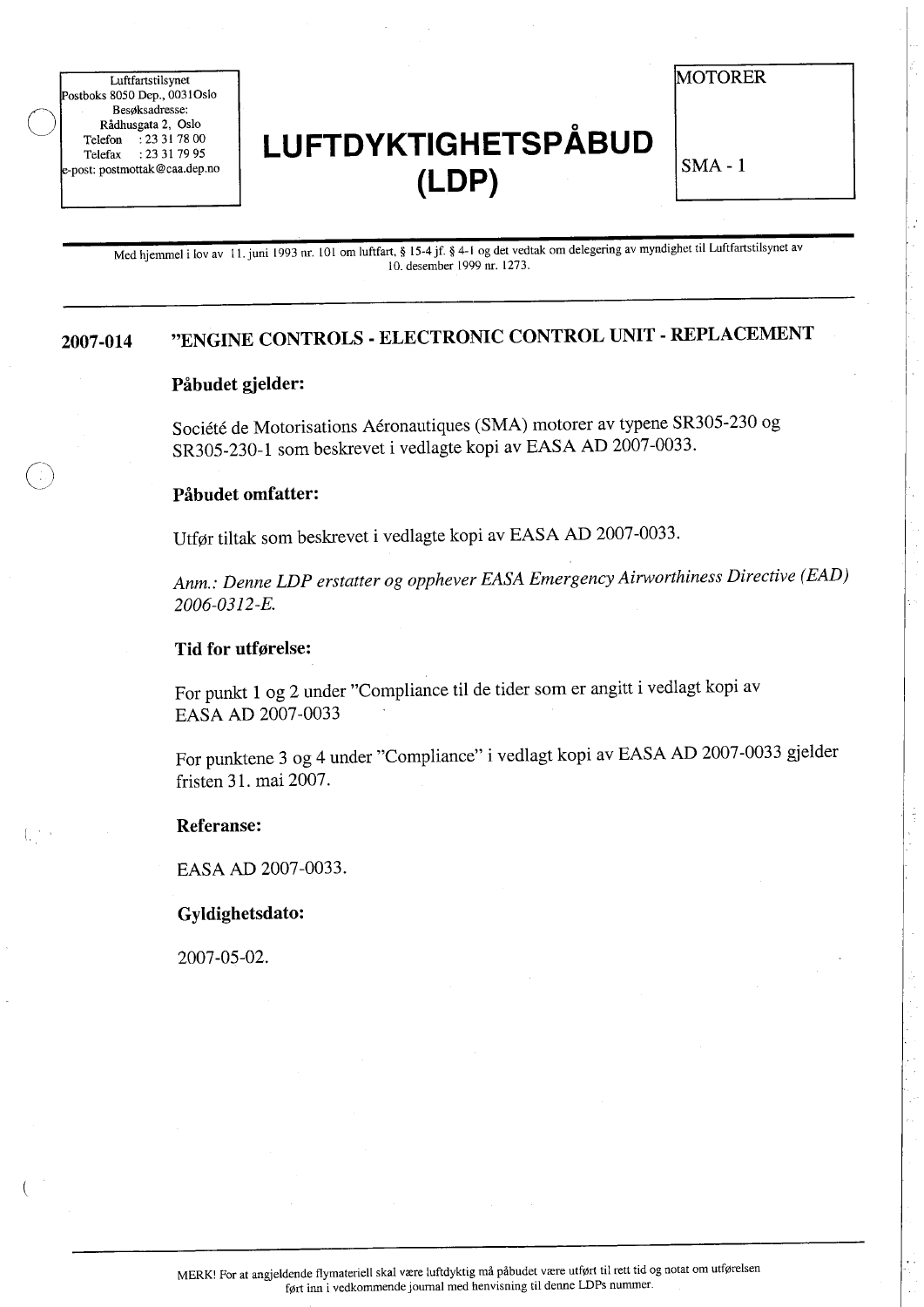| <b>AIRWORTHINESS DIRECTIVE</b><br><b>EASA</b><br>AD No.: 2007-0033<br>Date: 13 February 2007<br>No person may operate an aircraft to which an Airworthiness Directive applies, except in accordance<br>with the requirements of that Airworthiness Directive unless otherwise agreed with the Authority of the<br>State of Registry.<br><b>Type/Model Designation(s):</b><br><b>Type Approval Holder:</b><br>SR305-230<br>Société de Motorisations Aéronautiques (SMA)<br>TC Number: EASA E.076<br>Foreign AD Number: None<br>Supersedure: This AD cancels and replaces EASA EAD 2006-0312-E<br>Engine Controls - Electronic Control Unit (ECU) - Replacement<br><b>ATA 76</b><br>Société de Motorisations Aéronautiques (SMA)<br>Manufacturer(s):<br>SMA SR305-230 and SR305-230-1 engines equipped with an ECU having a<br>part number listed below:<br>SP01160013<br>SF01160009-0<br>SF01160011-0<br>SP01160051-2<br>SP01160051-0<br>SP01160051-1<br>Applicability:<br>SP01160051-5<br>SP01160051-3<br>SP01160051-4<br>SP01160089-2<br>SP01160089-0<br>SP01160089-1<br>series and Reims F182 series aeroplanes.<br>cause a rapid uncontrolled power increase. Several occurrences have<br>mode.<br>Reason: |  |                                                                                                                                                                                                                                                                                                                              |  |  |
|---------------------------------------------------------------------------------------------------------------------------------------------------------------------------------------------------------------------------------------------------------------------------------------------------------------------------------------------------------------------------------------------------------------------------------------------------------------------------------------------------------------------------------------------------------------------------------------------------------------------------------------------------------------------------------------------------------------------------------------------------------------------------------------------------------------------------------------------------------------------------------------------------------------------------------------------------------------------------------------------------------------------------------------------------------------------------------------------------------------------------------------------------------------------------------------------------------------|--|------------------------------------------------------------------------------------------------------------------------------------------------------------------------------------------------------------------------------------------------------------------------------------------------------------------------------|--|--|
|                                                                                                                                                                                                                                                                                                                                                                                                                                                                                                                                                                                                                                                                                                                                                                                                                                                                                                                                                                                                                                                                                                                                                                                                               |  |                                                                                                                                                                                                                                                                                                                              |  |  |
|                                                                                                                                                                                                                                                                                                                                                                                                                                                                                                                                                                                                                                                                                                                                                                                                                                                                                                                                                                                                                                                                                                                                                                                                               |  |                                                                                                                                                                                                                                                                                                                              |  |  |
|                                                                                                                                                                                                                                                                                                                                                                                                                                                                                                                                                                                                                                                                                                                                                                                                                                                                                                                                                                                                                                                                                                                                                                                                               |  |                                                                                                                                                                                                                                                                                                                              |  |  |
|                                                                                                                                                                                                                                                                                                                                                                                                                                                                                                                                                                                                                                                                                                                                                                                                                                                                                                                                                                                                                                                                                                                                                                                                               |  |                                                                                                                                                                                                                                                                                                                              |  |  |
|                                                                                                                                                                                                                                                                                                                                                                                                                                                                                                                                                                                                                                                                                                                                                                                                                                                                                                                                                                                                                                                                                                                                                                                                               |  |                                                                                                                                                                                                                                                                                                                              |  |  |
|                                                                                                                                                                                                                                                                                                                                                                                                                                                                                                                                                                                                                                                                                                                                                                                                                                                                                                                                                                                                                                                                                                                                                                                                               |  |                                                                                                                                                                                                                                                                                                                              |  |  |
|                                                                                                                                                                                                                                                                                                                                                                                                                                                                                                                                                                                                                                                                                                                                                                                                                                                                                                                                                                                                                                                                                                                                                                                                               |  |                                                                                                                                                                                                                                                                                                                              |  |  |
|                                                                                                                                                                                                                                                                                                                                                                                                                                                                                                                                                                                                                                                                                                                                                                                                                                                                                                                                                                                                                                                                                                                                                                                                               |  |                                                                                                                                                                                                                                                                                                                              |  |  |
|                                                                                                                                                                                                                                                                                                                                                                                                                                                                                                                                                                                                                                                                                                                                                                                                                                                                                                                                                                                                                                                                                                                                                                                                               |  |                                                                                                                                                                                                                                                                                                                              |  |  |
|                                                                                                                                                                                                                                                                                                                                                                                                                                                                                                                                                                                                                                                                                                                                                                                                                                                                                                                                                                                                                                                                                                                                                                                                               |  |                                                                                                                                                                                                                                                                                                                              |  |  |
|                                                                                                                                                                                                                                                                                                                                                                                                                                                                                                                                                                                                                                                                                                                                                                                                                                                                                                                                                                                                                                                                                                                                                                                                               |  |                                                                                                                                                                                                                                                                                                                              |  |  |
|                                                                                                                                                                                                                                                                                                                                                                                                                                                                                                                                                                                                                                                                                                                                                                                                                                                                                                                                                                                                                                                                                                                                                                                                               |  |                                                                                                                                                                                                                                                                                                                              |  |  |
|                                                                                                                                                                                                                                                                                                                                                                                                                                                                                                                                                                                                                                                                                                                                                                                                                                                                                                                                                                                                                                                                                                                                                                                                               |  |                                                                                                                                                                                                                                                                                                                              |  |  |
|                                                                                                                                                                                                                                                                                                                                                                                                                                                                                                                                                                                                                                                                                                                                                                                                                                                                                                                                                                                                                                                                                                                                                                                                               |  |                                                                                                                                                                                                                                                                                                                              |  |  |
|                                                                                                                                                                                                                                                                                                                                                                                                                                                                                                                                                                                                                                                                                                                                                                                                                                                                                                                                                                                                                                                                                                                                                                                                               |  | These engines are known to be installed on, but not limited to, Cessna 182                                                                                                                                                                                                                                                   |  |  |
|                                                                                                                                                                                                                                                                                                                                                                                                                                                                                                                                                                                                                                                                                                                                                                                                                                                                                                                                                                                                                                                                                                                                                                                                               |  | Over a period of time, the alteration of one ECU electronic component can<br>already been reported during engine start or during engine warm-up. This<br>condition, if not corrected, could result in the loss of control of the aircraft if<br>the pilot fails to react appropriately by switching to the mechanical backup |  |  |
| therefore cancels and replaces EASA EAD 2006-0312-E.                                                                                                                                                                                                                                                                                                                                                                                                                                                                                                                                                                                                                                                                                                                                                                                                                                                                                                                                                                                                                                                                                                                                                          |  | EASA EAD 2006-0312-E was mandating a temporary corrective action. The<br>present AD retains the requirements of that EAD and in addition requires the<br>replacement of all affected ECU by a new P/N ECU as terminating action. It                                                                                          |  |  |
| 27 February 2007<br><b>Effective Date:</b>                                                                                                                                                                                                                                                                                                                                                                                                                                                                                                                                                                                                                                                                                                                                                                                                                                                                                                                                                                                                                                                                                                                                                                    |  |                                                                                                                                                                                                                                                                                                                              |  |  |

 $\frac{1}{2}$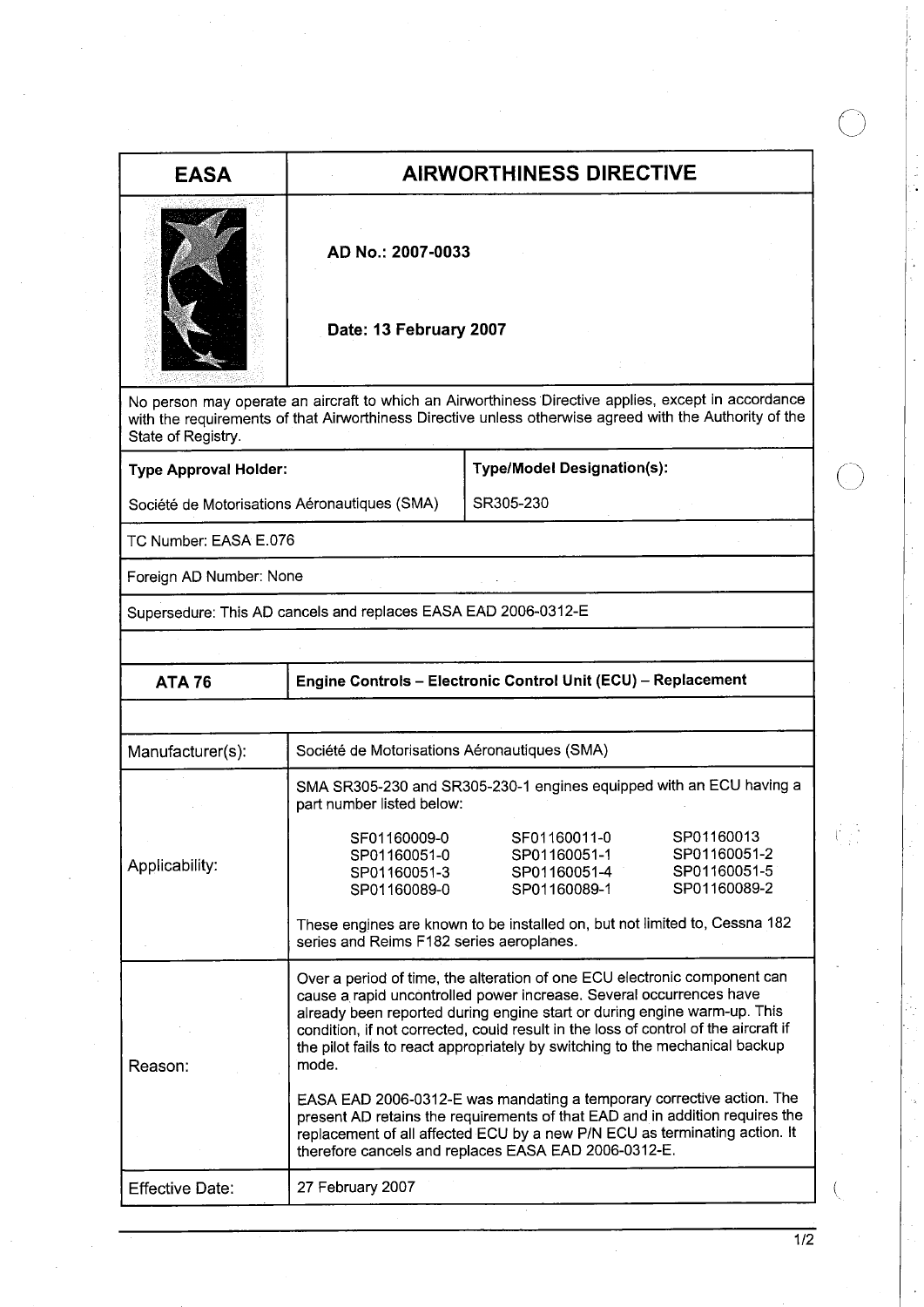| 1) Before next flight after 16 October 2006 (the effective date of EAD 2006-<br>0312-E), determine the part number (P/N) and the serial number (S/N) of the<br>ECU installed on the aircraft;                                                                                                                                                                                                                                                                      |  |  |  |
|--------------------------------------------------------------------------------------------------------------------------------------------------------------------------------------------------------------------------------------------------------------------------------------------------------------------------------------------------------------------------------------------------------------------------------------------------------------------|--|--|--|
| 2) If the ECU has a P/N listed in the 'Applicability' section of this directive<br>and S/N 131 or below, except S/N 70, 71, 83 and 88, do not operate the<br>engine. Remove and replace the ECU with an ECU P/N SP01160089-3, in<br>accordance with the SMA Service Bulletin in reference. One ferry flight to a<br>location capable of completing the ECU replacement is allowed. The pilot<br>should be ready to react appropriately to a sudden power increase; |  |  |  |
| 3) Not later than March 31, 2007, replace all remaining affected P/N ECU<br>with an ECU P/N SP01160089-3 in accordance with the SMA Service<br>Bulletin in reference;                                                                                                                                                                                                                                                                                              |  |  |  |
| 4) After March 31, 2007, no person may install a spare ECU having a part<br>number as listed in the 'Applicability' section of this directive as a<br>replacement part on any SMA SR305-230 or SR305-230-1 engine.                                                                                                                                                                                                                                                 |  |  |  |
| SMA Service Bulletin No. SB-01-76-005 dated December 15, 2006, or later<br>approved revision                                                                                                                                                                                                                                                                                                                                                                       |  |  |  |
| If requested and appropriately substantiated, the responsible EASA<br>1.<br>manager for the related product has the authority to accept Alternative<br>Methods of Compliance (AMOCs) for this AD.                                                                                                                                                                                                                                                                  |  |  |  |
| This AD was posted on 19 January 2007 as PAD 07-011 for<br>2.<br>consultation until 12 February 2006. No comments were received during<br>the consultation period.                                                                                                                                                                                                                                                                                                 |  |  |  |
| Enquiries regarding this AD should be addressed to the AD Focal Point,<br>3.<br>Certification Directorate, EASA E-mail: ADs@easa.europa.eu                                                                                                                                                                                                                                                                                                                         |  |  |  |
| or any questions concerning the technical content of the requirements in<br>4.<br>this AD, please contact:<br>Société de Motorisations Aéronautiques, 10-12 Rue Didier Daurat,<br>F-18021 Bourges, France - Telephone +33 (0) 2 4867 5600;<br>Fax: +33 (0) 2 4850 0141; E-mail : customer_services@smasr.com                                                                                                                                                       |  |  |  |
|                                                                                                                                                                                                                                                                                                                                                                                                                                                                    |  |  |  |

 $\bigcirc$ 

o

 $\overline{\phantom{0}}$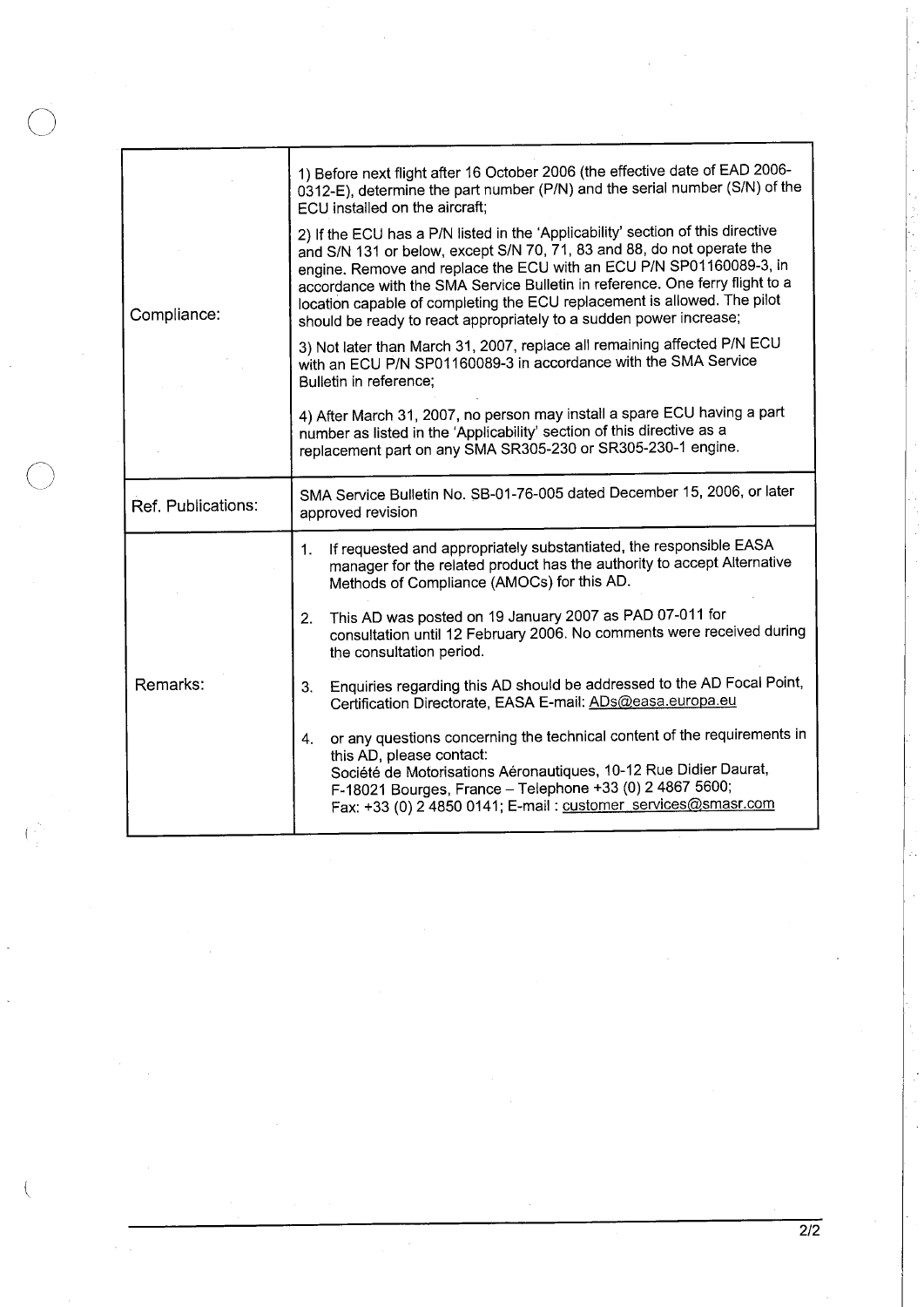### BLANK

iO

I.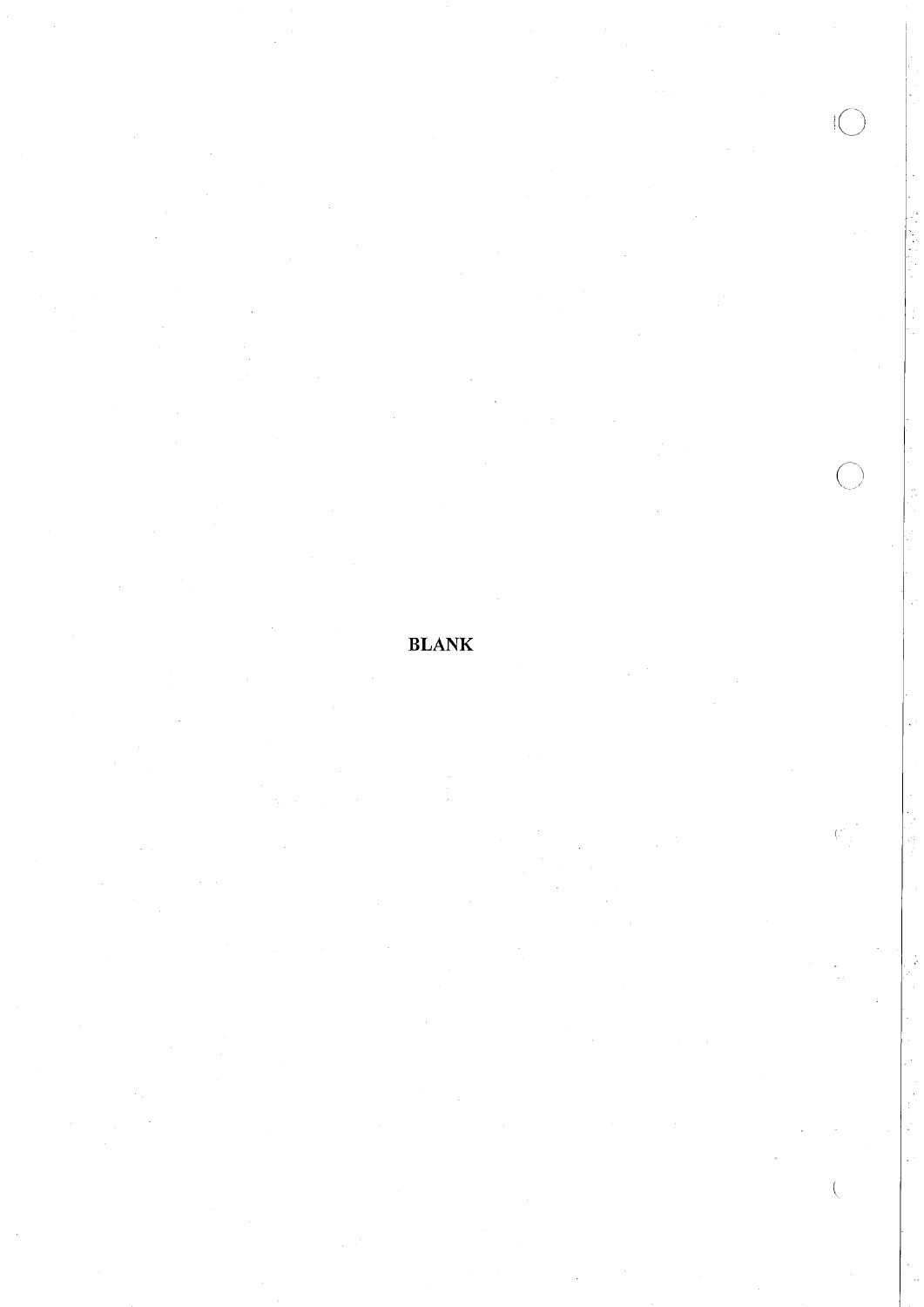Luftfartstilsynet Postboks 243, NO-8001 Bodø Besøksadresse: Bodø Lufthavn, Bodø<br>Telefon : 755850 Telefon : 75585000<br>Telefax : 75585005 : 75585005 ost: postmottak@caa.no

## LUFTDYKTIGHETSPÅBUD (LDP)

MOTORER

SMA - 2

Med hjemmel i lov av 11. juni 1993 nr. 101 om luftfart, § 15-4 jf. § 4-1 og det vedtak om delegering av myndighet til Luftfartstilsynet av 10. desember 1999 nr. 1273.

### 2007-051 "ENGINE PRIMARY EXHAUST ASSEMBLY - INSPECTION / REPLACEMENT"

### Påbudet gjelder:

Société de Motorisations Aéronautiques (SMA) motorer av typene SR305-230 og SR305-230-1 som nærmere beskrevet i vedlagte kopi av EASA AD 2007-0127.

### Påbudet omfatter:

Utfør tiltak som beskrevet i vedlagte kopi av EASA AD 2007-0127.

### Tid for utførelse:

Til de tider som er beskrevet i vedlagte kopi av EASA AD 2007-0127.

### Referanse:

EASA AD 2007-0127.

### Gyldighetsdato:

2007-10-24.

 $\left( \cdot \right)$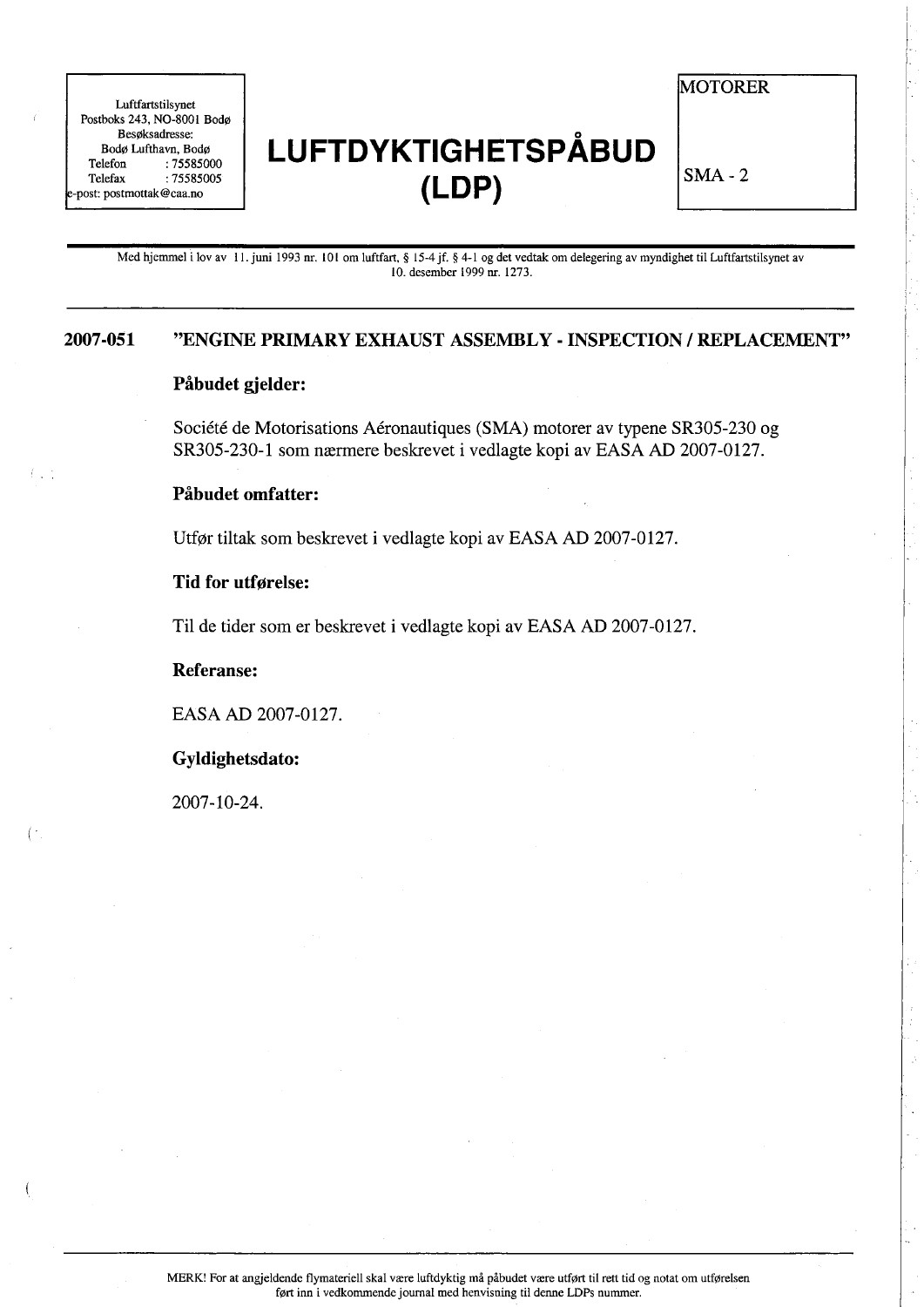| <b>EASA</b>                  | <b>AIRWORTHINESS DIRECTIVE</b>                                                                                                                                                                                                                                                                                                                                                                                                                                                                                                                                                    |                                                                                                                                                                                                                                     |  |
|------------------------------|-----------------------------------------------------------------------------------------------------------------------------------------------------------------------------------------------------------------------------------------------------------------------------------------------------------------------------------------------------------------------------------------------------------------------------------------------------------------------------------------------------------------------------------------------------------------------------------|-------------------------------------------------------------------------------------------------------------------------------------------------------------------------------------------------------------------------------------|--|
|                              | AD No.: 2007-0127                                                                                                                                                                                                                                                                                                                                                                                                                                                                                                                                                                 |                                                                                                                                                                                                                                     |  |
|                              | Date: 07 May 2007                                                                                                                                                                                                                                                                                                                                                                                                                                                                                                                                                                 |                                                                                                                                                                                                                                     |  |
| State of Registry.           |                                                                                                                                                                                                                                                                                                                                                                                                                                                                                                                                                                                   | No person may operate an aircraft to which an Airworthiness Directive applies, except in accordance<br>with the requirements of that Airworthiness Directive unless otherwise agreed with the Authority of the                      |  |
| <b>Type Approval Holder:</b> |                                                                                                                                                                                                                                                                                                                                                                                                                                                                                                                                                                                   | <b>Type/Model Designation(s):</b>                                                                                                                                                                                                   |  |
|                              | Société de Motorisations Aéronautiques (SMA)                                                                                                                                                                                                                                                                                                                                                                                                                                                                                                                                      | SR305-230                                                                                                                                                                                                                           |  |
| TC Number: EASA E.076        |                                                                                                                                                                                                                                                                                                                                                                                                                                                                                                                                                                                   |                                                                                                                                                                                                                                     |  |
| Foreign AD Number: None      |                                                                                                                                                                                                                                                                                                                                                                                                                                                                                                                                                                                   |                                                                                                                                                                                                                                     |  |
| Supersedure: None            |                                                                                                                                                                                                                                                                                                                                                                                                                                                                                                                                                                                   |                                                                                                                                                                                                                                     |  |
|                              |                                                                                                                                                                                                                                                                                                                                                                                                                                                                                                                                                                                   |                                                                                                                                                                                                                                     |  |
| <b>ATA 78</b>                | <b>Engine Primary Exhaust Assembly - Inspection and Replacement</b>                                                                                                                                                                                                                                                                                                                                                                                                                                                                                                               |                                                                                                                                                                                                                                     |  |
| Manufacturer(s):             | Société de Motorisations Aéronautiques (SMA)                                                                                                                                                                                                                                                                                                                                                                                                                                                                                                                                      |                                                                                                                                                                                                                                     |  |
|                              |                                                                                                                                                                                                                                                                                                                                                                                                                                                                                                                                                                                   |                                                                                                                                                                                                                                     |  |
| Applicability:               | SMA SR305-230 or SR305-230-1 engines equipped with an exhaust<br>collector assembly having a part number (P/N) SF01080014-0.                                                                                                                                                                                                                                                                                                                                                                                                                                                      |                                                                                                                                                                                                                                     |  |
|                              | These engines are known to be installed on, but not limited to, Cessna 182<br>series and Reims F182 series aeroplanes.                                                                                                                                                                                                                                                                                                                                                                                                                                                            |                                                                                                                                                                                                                                     |  |
| Reason:                      | Several occurrences of cracks on the exhaust collector assembly have been<br>reported in service. Failure of the engine primary exhaust can lead to a loss<br>of engine manifold pressure and may result in a loss of engine power. In<br>some recent occurrences, cracking has appeared near the weld of the<br>Turbine Inlet Temperature (TIT) probe support. This eventually led to an<br>open hole in the exhaust collector assembly. The resulting loss of engine<br>power was not compatible with the continuation of the flight and an<br>immediate landing was necessary. |                                                                                                                                                                                                                                     |  |
| <b>Effective Date:</b>       | 21 May 2007                                                                                                                                                                                                                                                                                                                                                                                                                                                                                                                                                                       |                                                                                                                                                                                                                                     |  |
|                              |                                                                                                                                                                                                                                                                                                                                                                                                                                                                                                                                                                                   | For SMA SR305-230 or SR305-230-1 engines equipped with an exhaust                                                                                                                                                                   |  |
|                              | collector assembly P/N SF01080014-0:                                                                                                                                                                                                                                                                                                                                                                                                                                                                                                                                              |                                                                                                                                                                                                                                     |  |
| Compliance:                  | next flight;                                                                                                                                                                                                                                                                                                                                                                                                                                                                                                                                                                      | 1) At 30 exhaust collector assembly flight hours since new, perform a visual<br>inspection in the area of the TIT probe mount weld for cracks. Cracked<br>exhaust collector assembly is not serviceable and must be replaced before |  |

 $\hat{\epsilon}$  .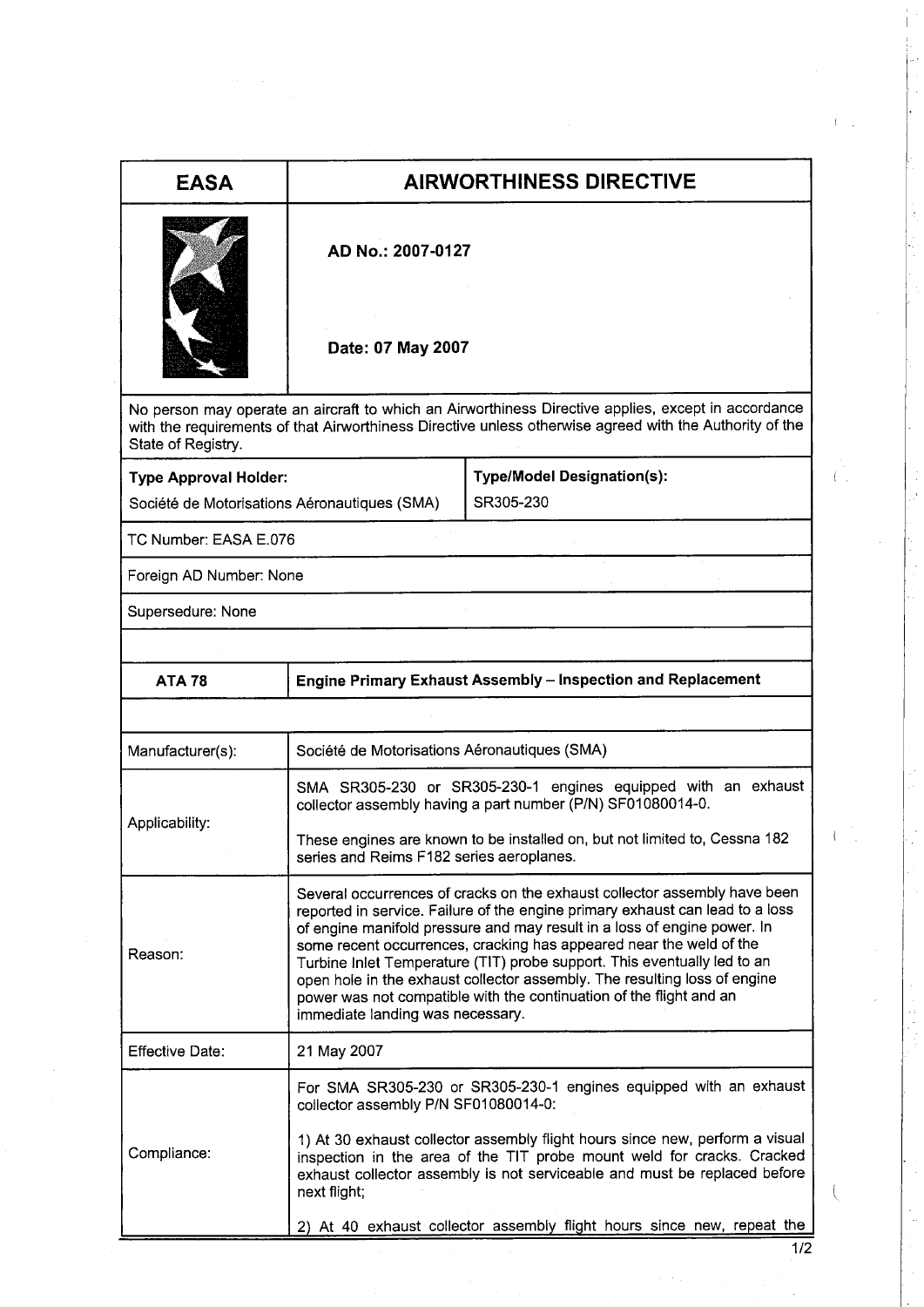|                    | actions in paragraph 1) of the present AD;                                                                                                                                                    |  |  |
|--------------------|-----------------------------------------------------------------------------------------------------------------------------------------------------------------------------------------------|--|--|
|                    | 3) At 50 exhaust collector assembly hours since new, replace the exhaust<br>collector assembly P/N SF01080014-0 with a serviceable part.                                                      |  |  |
| Ref. Publications: | SMA Service Bulletin No. SB-01-78-001 revision 3 dated March 27, 2007, or<br>later approved revision                                                                                          |  |  |
|                    | SMA Engine Maintenance Manual as amended by Temporary Revision TR-<br>EMM-78-1 dated March 27, 2007, or later approved revision                                                               |  |  |
| Remarks:           | 1. If requested and appropriately substantiated, the responsible EASA<br>manager for the related product has the authority to accept Alternative<br>Methods of Compliance (AMOC) for this AD. |  |  |
|                    | 2. This AD was posted as PAD 07-060 on 12 April 2007 for consultation<br>until 03 May 2007. No comments were received during this period.                                                     |  |  |
|                    | 3. Enquiries regarding this AD should be addressed to Mr. M. Capaccio, AD<br>Focal Point, Certification Directorate, EASA E-mail: ADs@easa.europa.eu                                          |  |  |
|                    | 4. For any questions concerning the technical content of the requirements in<br>this AD, please contact:                                                                                      |  |  |
|                    | Société de Motorisations Aéronautiques, 10-12 Rue Didier Daurat, F-18021<br>Bourges, France - Phone: +33 (0) 2 4867 5600 - Fax: +33 (0) 2 4850 0141<br>E-mail: customer services@smasr.com    |  |  |

 $\overline{\phantom{0}}$ 

2/2